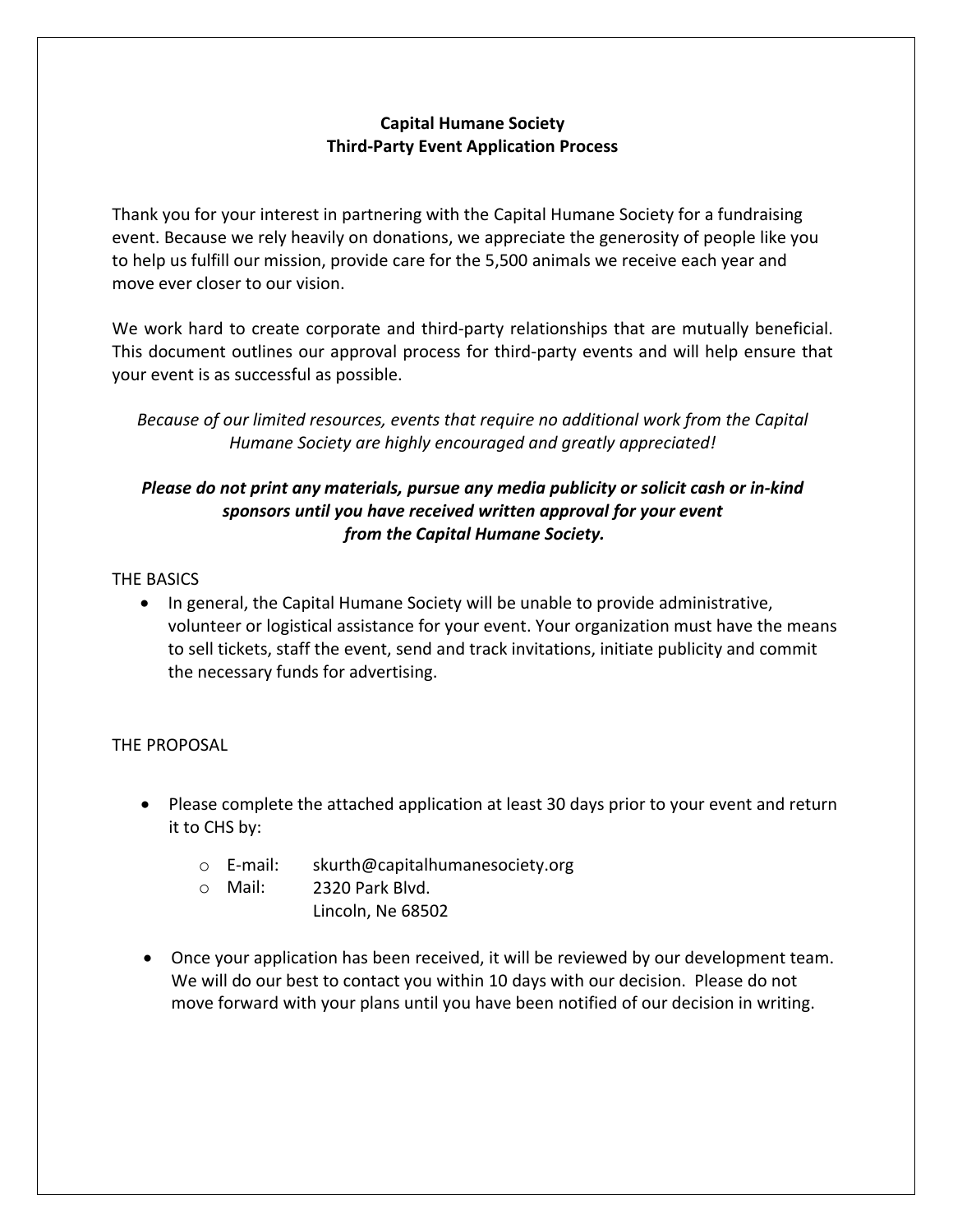# **Capital Humane Society Third-Party Event Application**

# **Step 1: Tell us about you and/or your organization**

| Address and the contract of the contract of the contract of the contract of the contract of the contract of the contract of the contract of the contract of the contract of the contract of the contract of the contract of th |  |  |
|--------------------------------------------------------------------------------------------------------------------------------------------------------------------------------------------------------------------------------|--|--|
|                                                                                                                                                                                                                                |  |  |
|                                                                                                                                                                                                                                |  |  |
|                                                                                                                                                                                                                                |  |  |
| Step 2: Tell us how money will be raised for the Capital Humane Society (please provide<br>as much detail as possible. Use additional pages if needed).                                                                        |  |  |
| Name of revenue-generating idea, event or program_______________________________                                                                                                                                               |  |  |
| ,我们也不会有什么。""我们的人,我们也不会有什么?""我们的人,我们也不会有什么?""我们的人,我们也不会有什么?""我们的人,我们也不会有什么?""我们的人                                                                                                                                               |  |  |
|                                                                                                                                                                                                                                |  |  |
|                                                                                                                                                                                                                                |  |  |
|                                                                                                                                                                                                                                |  |  |
|                                                                                                                                                                                                                                |  |  |
|                                                                                                                                                                                                                                |  |  |
|                                                                                                                                                                                                                                |  |  |
|                                                                                                                                                                                                                                |  |  |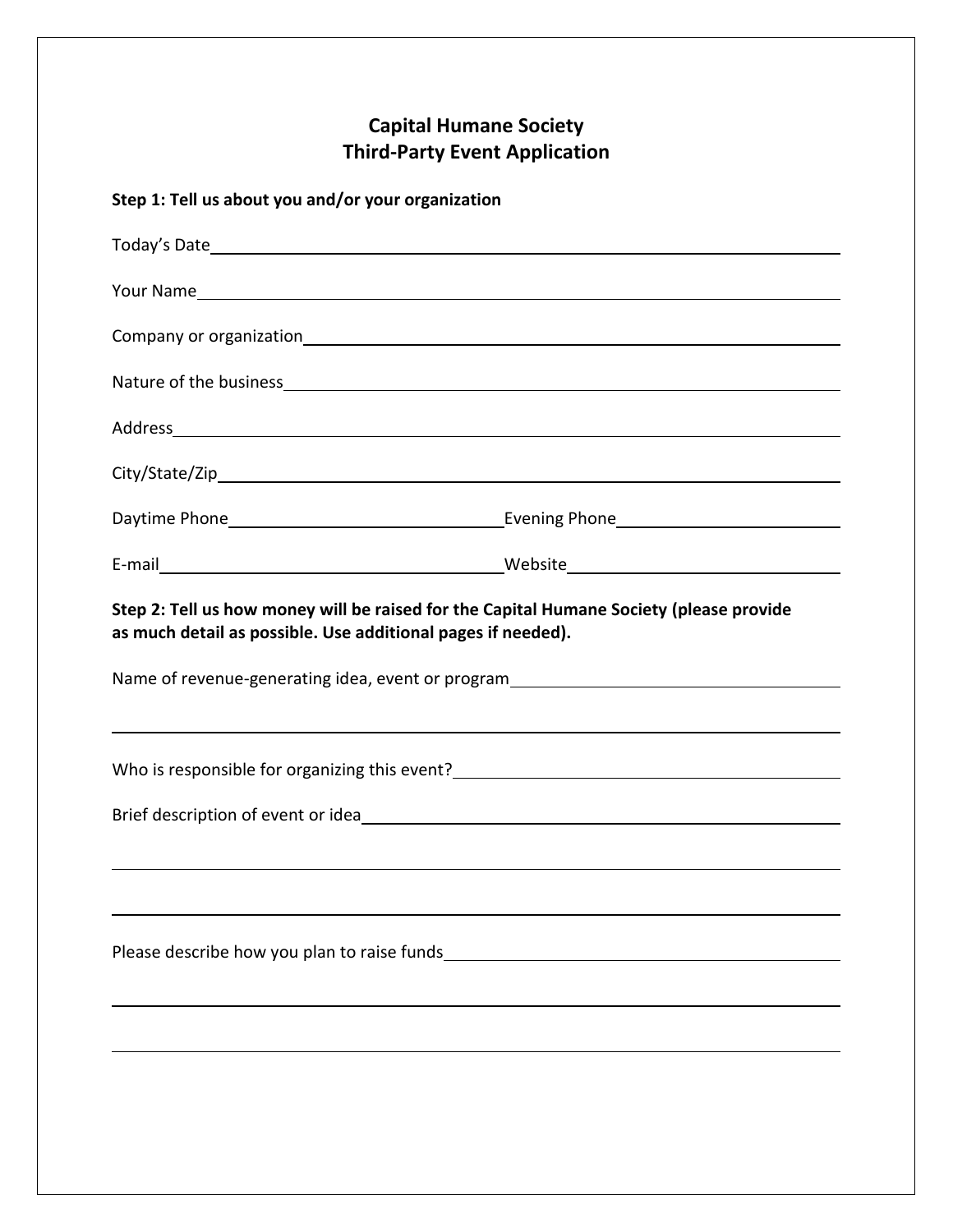| How do you plan to advertise?<br><u> Letter and the contract of the contract of the set of the set of the set of the set of the set of the set of the set of the set of the set of the set of the set of the set of the set of the</u><br>ப<br>No<br>Are you requesting use of the CHS logo?<br>Yes<br>ப<br>If approved, how do you plan to use the Capital Humane Society name and logo?<br>Step 3: Review, sign and return your application to CHS | Date/location/time of event or fundraising activity ____________________________                    |
|------------------------------------------------------------------------------------------------------------------------------------------------------------------------------------------------------------------------------------------------------------------------------------------------------------------------------------------------------------------------------------------------------------------------------------------------------|-----------------------------------------------------------------------------------------------------|
|                                                                                                                                                                                                                                                                                                                                                                                                                                                      |                                                                                                     |
|                                                                                                                                                                                                                                                                                                                                                                                                                                                      |                                                                                                     |
|                                                                                                                                                                                                                                                                                                                                                                                                                                                      |                                                                                                     |
|                                                                                                                                                                                                                                                                                                                                                                                                                                                      | Anticipated net proceeds (revenue minus expenses) to CHS_________________________                   |
|                                                                                                                                                                                                                                                                                                                                                                                                                                                      | What are the costs associated with this event? Please list estimated expenses. ____________________ |
|                                                                                                                                                                                                                                                                                                                                                                                                                                                      |                                                                                                     |
|                                                                                                                                                                                                                                                                                                                                                                                                                                                      |                                                                                                     |
|                                                                                                                                                                                                                                                                                                                                                                                                                                                      | (Examples: invitations, flyers, press releases, materials, newsletter, etc.)                        |
|                                                                                                                                                                                                                                                                                                                                                                                                                                                      | Have you ever coordinated or been involved in a project like this before? If so, please describe.   |
|                                                                                                                                                                                                                                                                                                                                                                                                                                                      |                                                                                                     |
|                                                                                                                                                                                                                                                                                                                                                                                                                                                      |                                                                                                     |
|                                                                                                                                                                                                                                                                                                                                                                                                                                                      |                                                                                                     |
|                                                                                                                                                                                                                                                                                                                                                                                                                                                      |                                                                                                     |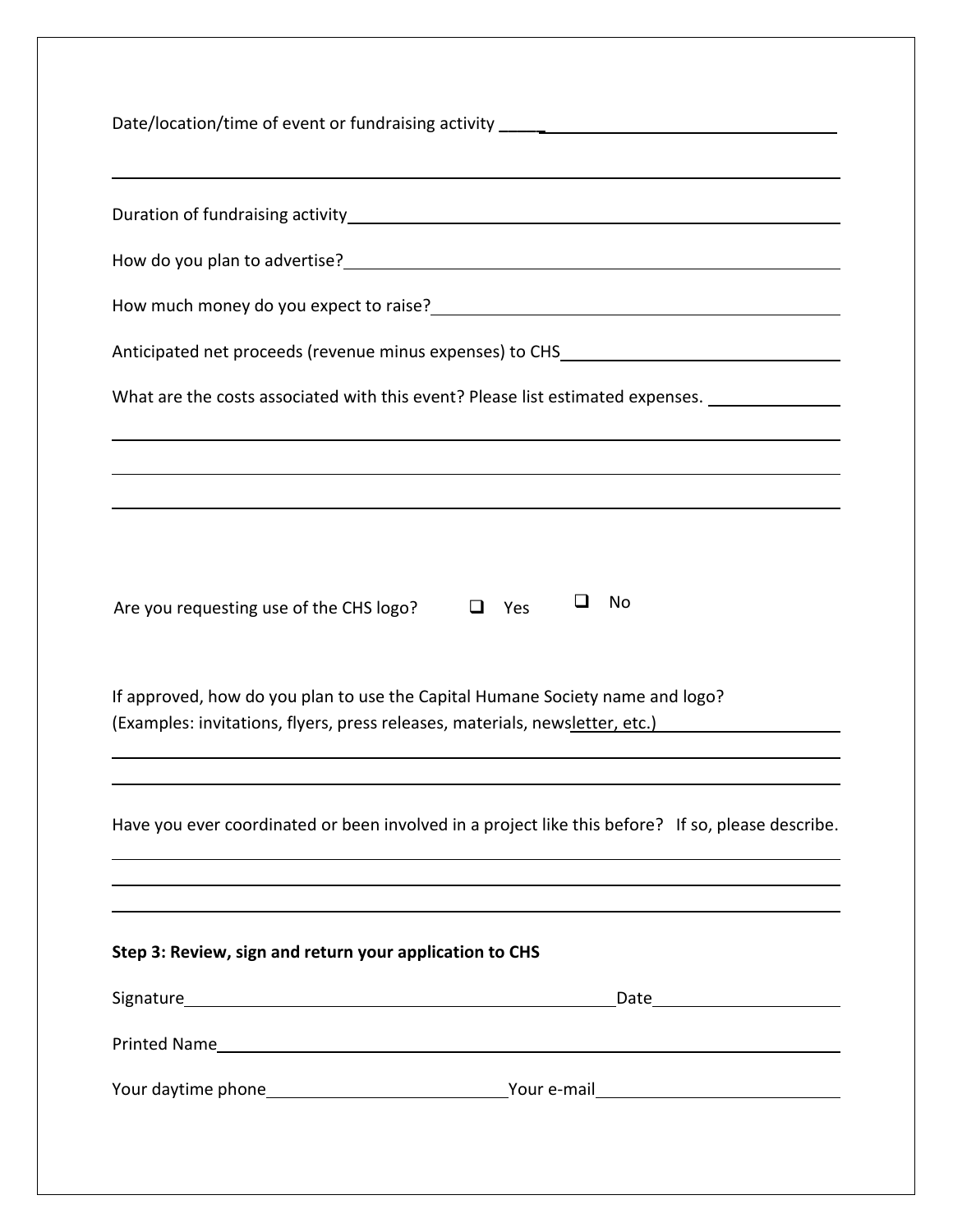Please return to CHS at least 30 days prior to your proposed event by:

- o E-mail: [skurth@capitalhumanes](mailto:horand@kshumane.org)ociety.org
- o Phone: 402-441-4482
- o Mail: 2320 Park Blvd.
	- Lincoln, Nebraska 68502

### *Thank you for your support of the Capital Humane Society!*

### **Capital Humane Society Third-Party Event Guidelines**

Please review the guidelines below. Your initials indicate that you have read and understand these guidelines and agree to abide by each.

 *Initial* 

- All agreements related to fundraising activities conducted by a third party on behalf of the Capital Humane Society shall be in writing and shall clearly describe the rights, duties and obligations of all parties involved.
- In general, the Capital Humane Society will be unable to provide administrative or logistical assistance for your event. Your organization must have the means to sell tickets, staff the event, send and track invitations, initiate publicity and commit the necessary funds for advertising.
- All advertising and promotional materials for the event must clearly disclose to the public the specific amount of money or percentage from the consumer's purchase that will be donated to CHS.
- If the Capital Humane Society logo is approved for use for your event, all promotional material related to your event must be reviewed and approved by the Capital Humane Society prior to its production and distribution to the public.

The Capital Humane Society does not endorse products or services of any kind.

As a responsible steward of private donations, the Capital Humane Society works to keep our expenses at or below 25% of our gross revenue. While we do not mandate an expense ratio policy for third party events, we strongly encourage individuals or organizations that conduct events to benefit CHS, to also be good stewards of their funds.